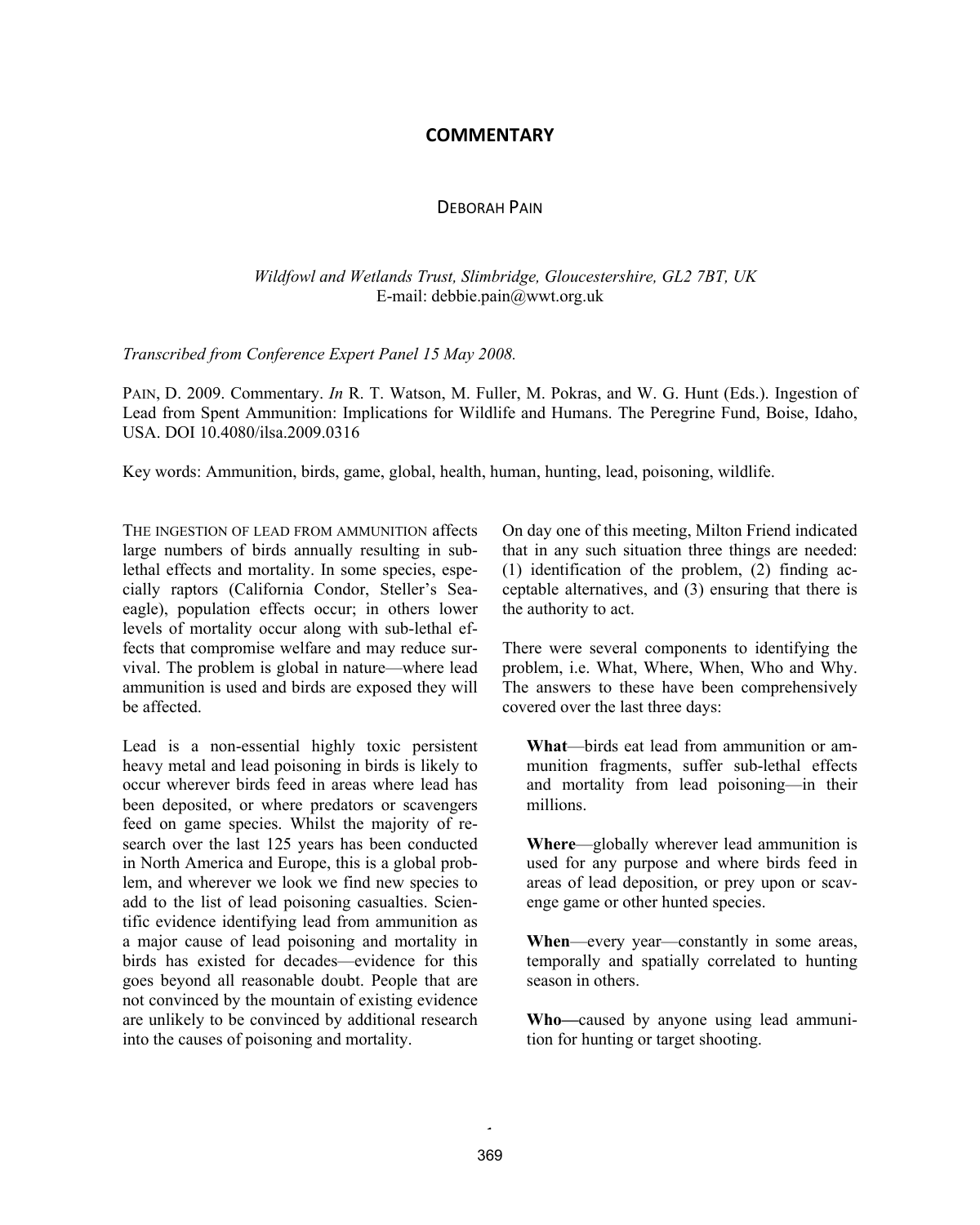**Why**—It appears that lead ammunition continues to be used, possibly because hunters (a) do not believe or are not fully aware that there is a problem—additional research into the problem is unlikely to help here although better communication may, (b) are resistant to change—and they are not alone in this, and (c) perceive this to be anti-hunting, which it is not.

This last point seems to be one of the main stumbling blocks—where much of the problem lies, and one of the areas that we need to look to for a solution.

The second point described by Milton Friend was the identification of acceptable alternatives. Legislative change can happen in the absence of these when a problem is deemed sufficiently serious: however, it is always far better if acceptable alternatives can be found, as solutions require compliance, and the social and economic impacts of change must be managed. Alternatives to lead shot and expanding nose bullets are available, as we heard from Barnett Rattner and Vic Oltrogge. Indeed, John Harradine from BASC commented that alternative gunshot in the UK is very effective. Slightly different shooting techniques may be required, some alternatives may cost a bit more (others may cost less), and the work of John Schulz indicated that alternative shot are unlikely to increase crippling rates. Alternatives exist, they work well, and their effectiveness, cost and choice will all improve with market forces. However, as Vernon Thomas indicated, market forces require that a guaranteed market exists, and this requires legislation. I believe that the 'acceptability' of alternatives goes back to the 'Why' part of the equation above. Many hunters may not find it acceptable to use alternatives to lead, and there is work to do here; motivating a change in behavior requires excellent communication and clear messages.

So what are the options for seriously reducing this problem?

On the first day, Barnett Rattner suggested that options included:

(1) Restricting the use of lead ammunition in localities where it poses an unacceptable hazard, or

(2) Phasing out the use of lead ammunition with a goal of complete elimination.

I believe that phasing out lead ammunition where it poses an unacceptable hazard is not a practical option. First, what is 'unacceptable'? Is unacceptable different in different circumstances, cultures, and for different species? After all, lead poisoning affects birds wherever lead ammunition is used and they are exposed, i.e. across much of the globe. Even within individual countries or states, do we really want to do detailed research to define the level of lead poisoning everywhere, and then argue about what is acceptable and what is not? This would certainly take a 'totally unacceptable' amount of time and resources, and the delays caused would result in considerable additional wildlife mortality.

To guarantee a significant reduction in the risk to birds a phase out of the use of lead with the goal of complete elimination is needed. This would also have the advantage of solving the majority of other environmental and wildlife problems associated with the use of lead ammunition—and importantly—would tackle the human health issues. It is in this that I believe there may be a way forward that will help us to deal with the apparently widespread belief by hunters that anti-lead is antihunting. The human health risks from lead ammunition provide an argument against lead ammunition that has been demonstrated throughout this meeting, and one that should help change hunters' views of the acceptability of using alternatives to lead.

One of the excellent things about this conference is that it has bridged an important gap. To my knowledge, this is the first time that experts on the impact of lead on human health and lead in wildlife have been brought together. It is also very timely, as there is now good evidence to show that lead ammunition can affect human health. We heard from Lori Verbrugge of risks from lead ammunition to subsistence hunting communities, and to people using indoor shooting ranges. Exposure was through ingestion of lead particles in ingested meat and inhalation of dust, and some exposure levels were of concern for human health, including children with elevated blood lead levels. Grainger Hunt and other